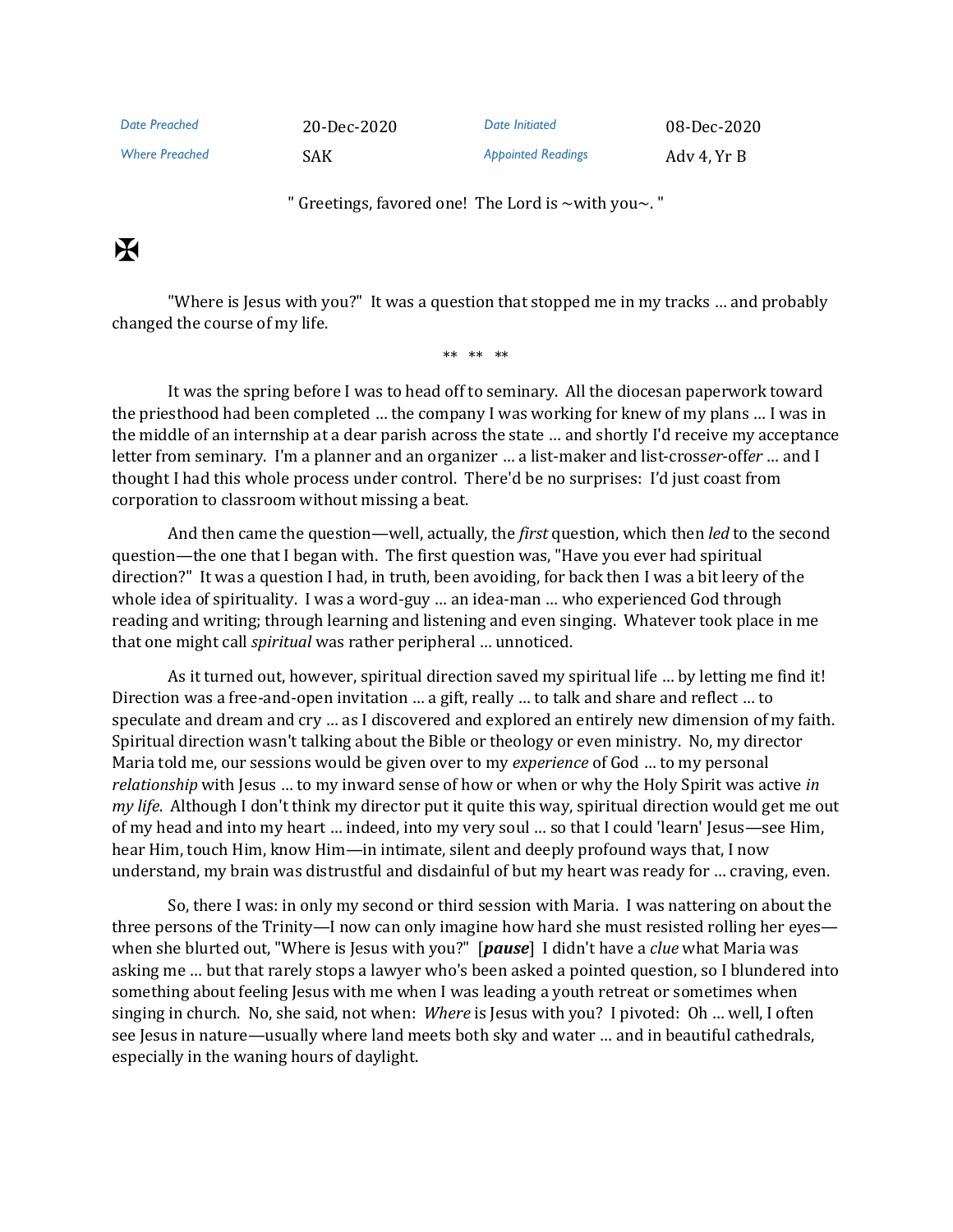No, no, no, Maria jumped in again: "Where is Jesus *with you* – in relation to you? How do you see yourself and Him? Is [*unbalanced gesture*] He up here and you down here, like this … or are you more friends—equals, like this [*balanced gesture*]?"

Like this [*balanced gesture*]?! Good heavens, no! He's God: I wasn't *worthy* … I could never get that close! I stumbled through the rest of our session, intrigued but also deflated. For Maria told me that unless I saw and spoke and prayed to Jesus like this [*balanced gesture; & hold*] … unless I laughed and cried with Him and raged at Him and became exasperated with Him just like this [*balanced gesture*], I didn't really know Jesus at all. She was, I now can see, wisely guiding someone whose faith was almost entirely in his head … into his heart … into his soul: out of the safebut-distant space of words and ideas and doing-things … and into the squishy, up-close realm of the spiritual. It was exactly where I'd dreaded she would take me … and exactly where I needed to go.

\*\* \*\* \*\*

I didn't intend this sermon to be a page out of my own spiritual autobiography or a confession of how much I needed—and still need!—to work on the full dimensionality of my faith. No, all of this came to me … and more or less poured out of me … as I pondered today's readings. For in King David I see the relationship with God I used to have … still have, in part; and in the Virgin Mary, the relationship I have been blessed with these last several years … and still stive for.

David is the man-of-action, the doer-of-deeds, no less so in the experience of his faith than in leading his army or governing his people or penning his sheaf of psalms. He has, for the last chapter or so of Second Samuel, been slowly dragging the Ark of the Covenant into Jerusalem famously (or infamously) dancing with wild abandon and practically naked, as it gets carted along. Far from just a fancy box, the Ark is, for the Israelites, "a direct manifestation of God's presence"\*; indeed, we hear God tell David that since the days of the Exodus, God has been "moving about" with God's people in an ark kept "in a tent and a tabernacle." Now king of a united Israel, David is the new keeper of the Ark, and he's decided to erect fixed boundaries around this presence-of-God: to build a splendid, solid stone temple … an immovable home in which to 'keep' God.

For decades now, David has witnessed, first-hand, God's glory and power … has received God's love and mercy. David's response, however, isn't to *embrace* God's bountiful presence in his life – to wade into it, float quietly and be overtaken by it – but to do something with … or *to* … God's presence: to build a house to worship God, and to honor God and – let us not miss it – to *cabin* God. David wants to establish a little distance: to put God where, he thinks, his relationship with God will be safe and secure; stable and well-ordered. A vaunted, ethereal God of altars and glittering gold and billowing incense: a God up here [*half of unbalanced gesture*] Whom we—down here [*other half of gesture*]—are barely, if at all, worthy to raise our heads and squint up at.

But God tells David no. Being fenced in and preened over and peered at, and all from a safe distance, is at cross-purposes with God's intense desire to be in active … pulsing … flexing … unbounded … intertwining … intimate *relationship* with us. And here … *here* … is the miracle of Mary at the Annunciation: When an angel of the Lord bends low to address an anonymous young woman of no earthly import in the backwater of Nazareth, she doesn't flinch or flee. She doesn't try to set a limit for God … to mark God into some safe zone that preserves her own autonomy.

<sup>\*</sup> *Harper-Collins Bible Dictionary, s.v.* ark.